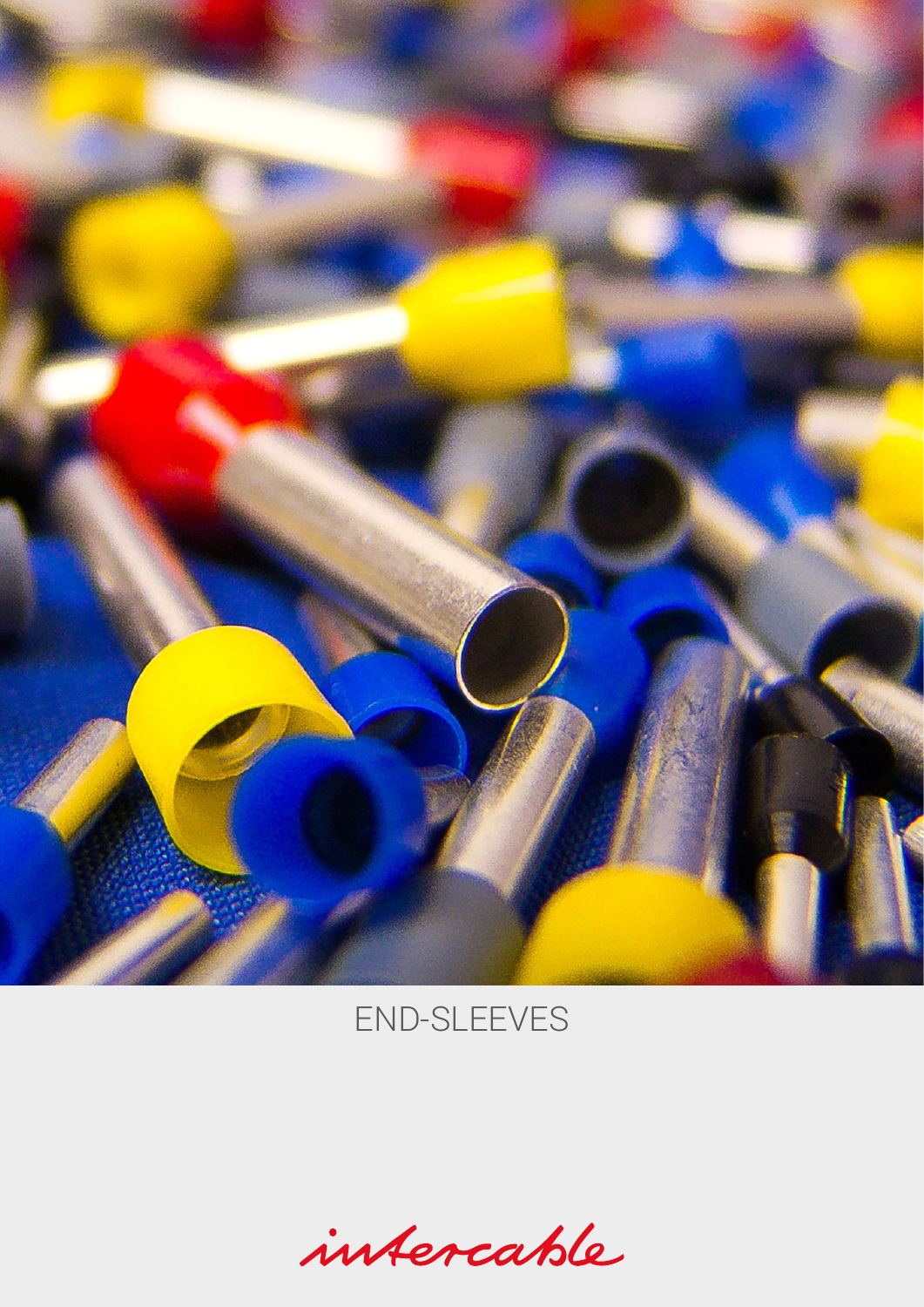intercable





Cu-ETP 99,9%, Sn / Copper tinned PP (Polipropilene insulation) T 105°C max.

Halogen Free  $\bigoplus$ <sub>us</sub>



| mm <sup>2</sup>          | Color 1 Art. N. |                    |           | Color 2 Art. N.  |           | DIN 46228/4 Art. N. | d1   | d2   | 2      | $\mathsf{I}$ | Pack |
|--------------------------|-----------------|--------------------|-----------|------------------|-----------|---------------------|------|------|--------|--------------|------|
|                          | $\bullet$       | ICIAE0146          | $\bullet$ | ICIAE0146BR      |           |                     | 0,7  | 1,6  | $10\,$ | 6            | 100  |
| 0,14                     | $\bullet$       | ICIAE0148          | $\bullet$ | ICIAE0148BR      |           |                     | 0,7  | 1,6  | 12     | 8            | 100  |
|                          | $\bullet$       | ICIAE0256          |           | ICIAE0256HGE     |           |                     | 0,75 | 1,8  | $10\,$ | 6            | 100  |
| 0,25                     | $\bullet$       | ICIAE0258          |           | ICIAE0258HGE     |           |                     | 0,75 | 1,8  | 12     | 8            | 100  |
| 0,34                     | $\bullet$       | ICIAE0346          | $\bullet$ | ICIAE0346HGRU    |           |                     | 0,8  | 2,0  | 10     | 6            | 100  |
|                          | $\bullet$       | ICIAE0348          | $\bullet$ | ICIAE0348HGRÜ    |           |                     | 0,8  | 2,0  | 12     | 8            | 100  |
|                          | $\bullet$       | ICIAE056OR         |           | ICIAE056         |           | ICIAE056            | 1,0  | 2,6  | 12     | 6            | 100  |
| 0,5                      | $\bullet$       | ICIAE058OR         |           | ICIAE058         |           | ICIAE058            | 1,0  | 2,6  | 14     | 8            | 100  |
|                          | $\bullet$       | ICIAE0510OR        |           | ICIAE0510        |           | ICIAE0510           | 1,0  | 2,6  | 16     | 10           | 100  |
|                          |                 | ICIAE0756WE        | $\bullet$ | ICIAE0756BL      | $\bullet$ | <b>ICIAE07506</b>   | 1,2  | 2,8  | 12     | 6            | 100  |
| 0,75                     |                 | ICIAE0758WE        | $\bullet$ | ICIAE0758BL      | $\bullet$ | <b>ICIAE07508</b>   | 1,2  | 2,8  | 14     | 8            | 100  |
|                          |                 | ICIAE07510WE       | $\bullet$ | ICIAE07150BL     | $\bullet$ | <b>ICIAE07510</b>   | 1,2  | 2,8  | 16     | 10           | 100  |
|                          | $\bullet$       | ICIAE07512WE       | $\bullet$ | ICIAE07512BL     | $\bullet$ | <b>ICIAE07512</b>   | 1,2  | 2,8  | 18     | 12           | 100  |
|                          | $\bullet$       | ICIAE16GE          | $\bullet$ | ICIAE16          | $\bullet$ | ICIAE16             | 1,4  | 3,0  | 12     | 6            | 100  |
| $\overline{\phantom{a}}$ | $\bullet$       | ICIAE18GE          | $\bullet$ | ICIAE18          | $\bullet$ | ICIAE18             | 1,4  | 3,0  | 14     | 8            | 100  |
|                          | $\bullet$       | ICIAE110GE         | $\bullet$ | ICIAE110         | $\bullet$ | ICIAE110            | 1,4  | 3,0  | 16     | 10           | 100  |
|                          | $\bullet$       | ICIAE112GE         | $\bullet$ | ICIAE112         | $\bullet$ | ICIAE112            | 1,4  | 3,0  | 18     | 12           | 100  |
|                          | $\bullet$       | ICIAE158RO         | $\bullet$ | ICIAE158         | $\bullet$ | ICIAE158            | 1,7  | 3,5  | 14     | 8            | 100  |
| 1,5                      | $\bullet$       | <b>ICIAE1510RO</b> | $\bullet$ | <b>ICIAE1510</b> | $\bullet$ | <b>ICIAE1510</b>    | 1,7  | 3,5  | 16     | 10           | 100  |
|                          | $\bullet$       | <b>ICIAE1512RO</b> | $\bullet$ | <b>ICIAE1512</b> | $\bullet$ | <b>ICIAE1512</b>    | 1,7  | 3,5  | 18     | 12           | 100  |
|                          | $\bullet$       | ICIAE1518RO        | $\bullet$ | <b>ICIAE1518</b> | $\bullet$ | <b>ICIAE1518</b>    | 1,7  | 3,5  | 24     | 18           | 100  |
|                          | $\bullet$       | ICIAE28            | $\bullet$ | ICIAE28GR        | $\bullet$ | ICIAE28             | 2,2  | 4,2  | 14     | 8            | 100  |
| 2,5                      | $\bullet$       | ICIAE212           | $\bullet$ | ICIAE212GR       | $\bullet$ | ICIAE212            | 2,2  | 4,2  | 18     | 12           | 100  |
|                          | $\bullet$       | ICIAE218           | $\bullet$ | ICIAE218GR       | $\bullet$ | ICIAE218            | 2,2  | 4,2  | 24     | 18           | 100  |
|                          | $\bullet$       | ICIAE410           | $\bullet$ | ICIAE410OR       | $\bullet$ | ICIAE410            | 2,8  | 4,8  | 17     | 10           | 100  |
| 4                        | $\bullet$       | ICIAE412           | $\bullet$ | ICIAE412OR       | $\bullet$ | ICIAE412            | 2,8  | 4,8  | 20     | 12           | 100  |
|                          | $\bullet$       | ICIAE418           | $\bullet$ | ICIAE418OR       | $\bullet$ | ICIAE418            | 2,8  | 4,8  | 26     | 18           | 100  |
| 6                        | $\bullet$       | ICIAE612SCH        | $\bullet$ | ICIAE612GRÜ      | $\bullet$ | ICIAE612            | 3,5  | 6,3  | 20     | 12           | 100  |
|                          | $\bullet$       | ICIAE618SCH        | $\bullet$ | ICIAE618GRÜ      | $\bullet$ | ICIAE618            | 3,5  | 6,3  | 26     | 18           | 100  |
| 10                       |                 | ICIAE1012ELF       | ●         | ICIAE1012BR      | $\bullet$ | <b>ICIAE1012</b>    | 4.5  | 7,6  | 22     | 12           | 100  |
|                          |                 | ICIAE1018ELF       | $\bullet$ | ICIAE1018BR      | $\bullet$ | <b>ICIAE1018</b>    | 4,5  | 7,6  | 28     | 18           | 100  |
| 16                       | $\bullet$       | ICIAE1612GRÜ       |           | ICIAE1612ELF     | $\bullet$ | <b>ICIAE1612</b>    | 5,8  | 8,8  | 24     | 12           | 100  |
|                          | $\bullet$       | ICIAE1618GRÜ       |           | ICIAE1618ELF     | $\bullet$ | <b>ICIAE1618</b>    | 5,8  | 8,8  | 28     | 18           | 100  |
|                          | $\bullet$       | ICIAE2516BR        | $\bullet$ | ICIAE2516SCH     | $\bullet$ | <b>ICIAE2516</b>    | 7,3  | 11,2 | 30     | 16           | 50   |
| $25\,$                   | $\bullet$       | ICIAE2518BR        | ●         | ICIAE2518SCH     | $\bullet$ | ICIAE2518           | 7,3  | 11,2 | 32     | 18           | 50   |
|                          | $\bullet$       | ICIAE2522BR        |           | ICIAE2522SCH     | $\bullet$ | <b>ICIAE2522</b>    | 7,3  | 11,2 | 36     | 22           | 50   |
|                          | $\bullet$       | ICIAE3516BE        |           |                  | $\bullet$ | <b>ICIAE3516</b>    | 8,3  | 12,7 | 30     | 16           | 50   |
| 35                       | $\bullet$       | ICIAE3518BE        |           |                  | $\bullet$ | <b>ICIAE3518</b>    | 8,3  | 12,7 | 32     | 18           | 50   |
|                          | $\bullet$       | ICIAE3525BE        |           |                  | $\bullet$ | <b>ICIAE3525</b>    | 8,3  | 12,7 | 39     | 25           | 50   |
| 50                       | $\bullet$       | ICIAE5020OL        |           |                  |           | ICIAE5020           | 10,3 | 15,0 | 36     | 20           | 50   |
|                          | $\bullet$       | ICIAE5025OL        |           |                  | $\bullet$ | <b>ICIAE5025</b>    | 10,3 | 15,0 | 40     | 25           | 50   |
| 70                       | $\bullet$       | <b>ICIAE7021</b>   |           |                  |           |                     | 13,5 | 16,0 | 37     | 21           | 25   |
| 95                       | $\bullet$       | ICIAE9525          |           |                  |           |                     | 14,5 | 18,0 | 44     | 25           | 25   |
| 120                      | $\bullet$       | <b>ICIAE12027</b>  |           |                  |           |                     | 16,5 | 20,0 | 48     | 27           | 10   |
| 150                      | $\bullet$       | <b>ICIAE15032</b>  |           |                  |           |                     | 19,5 | 23,0 | 58     | 32           | 10   |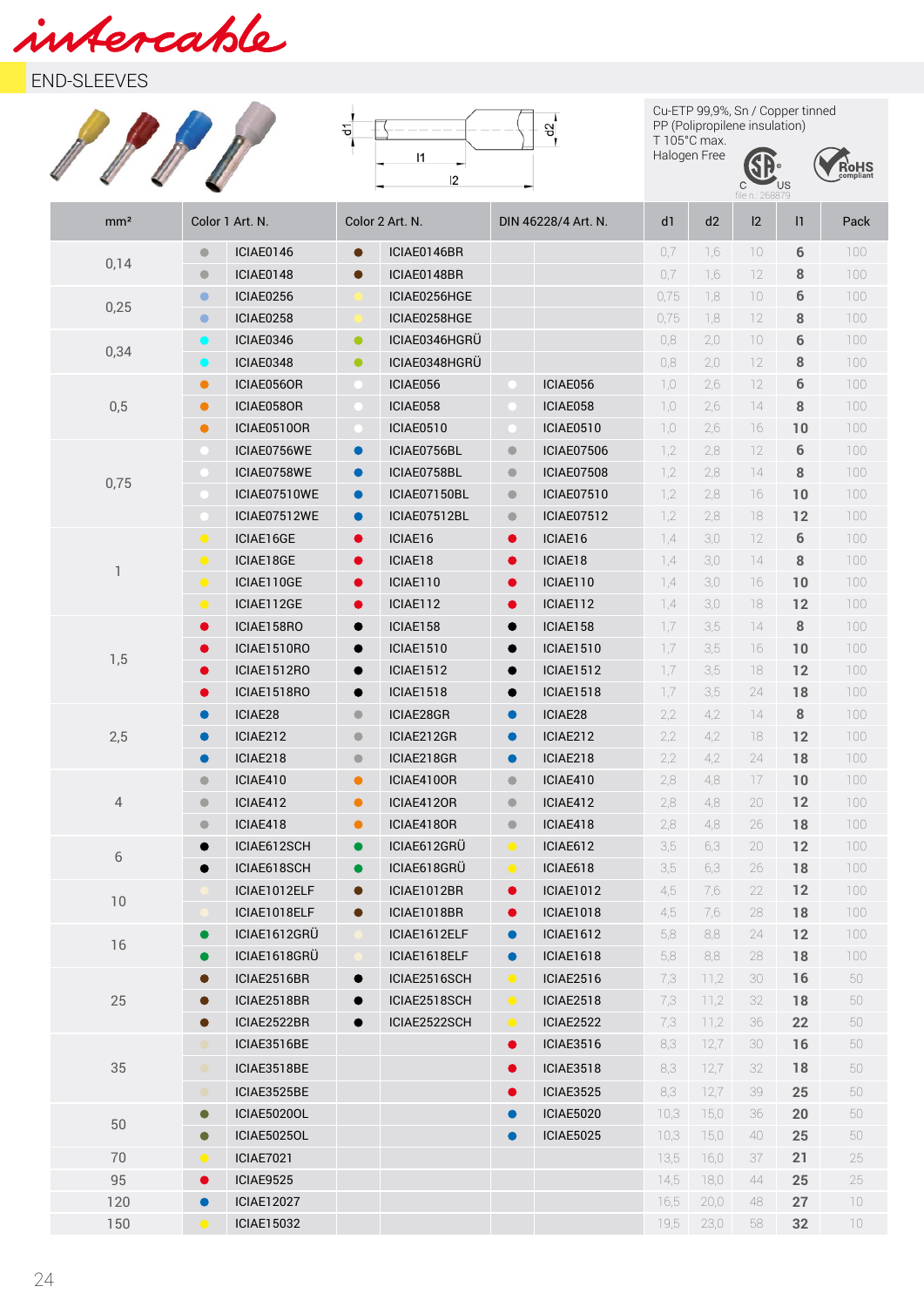









Cu-ETP 99,9%, Sn / Copper tinned PP (Polipropilene insulation) T 105°C max. Halogen Free

|                 |     | Color     | Art. N.           |              |    | mm  |      |            | Pack |  |
|-----------------|-----|-----------|-------------------|--------------|----|-----|------|------------|------|--|
| mm <sup>2</sup> | 1mm |           |                   | $\mathsf{I}$ | 2  | d1  | d2   | kg (/1000) |      |  |
| 1,5             | 8   | $\bullet$ | ICIAE158K         | 17,5         | 8  | 1,8 | 7,5  | 0,08       | 100  |  |
|                 | 10  | $\bullet$ | <b>ICIAE1510K</b> | 19,5         | 10 |     |      | 0,10       | 100  |  |
| 2,5             | 8   | $\bullet$ | ICIAE28K          | 17,5         | 8  | 2,3 | 8    | 0,09       | 100  |  |
|                 | 12  | $\bullet$ | ICIAE212K         | 21,5         | 12 |     |      | 0,14       | 100  |  |
| $\overline{4}$  | 10  | $\bullet$ | ICIAE410K         | 19,5         | 10 | 2,9 | 9,5  | 0,18       | 100  |  |
| 6               | 12  | $\bullet$ | ICIAE612K         | 23           | 12 | 3,6 | 10   | 0,28       | 100  |  |
| 10              | 12  | $\bullet$ | <b>ICIAE1012K</b> | 24           | 12 | 4,6 | 11,5 | 0,39       | 100  |  |
| 16              | 12  | $\bullet$ | <b>ICIAE1612K</b> | 25,5         | 12 | 6   | 13,5 | 0,50       | 100  |  |

2 x





Cu-ETP 99,9%, Sn / Copper tinned PP (Polipropilene insulation) T 105°C max. Halogen Free



| compliant |
|-----------|
|           |

| mm <sup>2</sup> |      |           | Color 1 Art. N. |           | Color 2 Art. N.   |           | DIN 46228/4 Art. N. | d1             | d2  | d3   | 2    | $\mathsf{I}$ | Pack |
|-----------------|------|-----------|-----------------|-----------|-------------------|-----------|---------------------|----------------|-----|------|------|--------------|------|
| 2x              | 0,25 | $\bullet$ | ICIAE0258Z      |           |                   |           |                     | 1,15           | 1.8 | 3.4  | 15   | 8            | 100  |
| 2x              | 0,34 | $\bullet$ | ICIAE0348Z      |           |                   |           |                     | 1,15           | 1,8 | 3,4  | 15   | 8            | 100  |
| 2x              | 0,5  | $\bullet$ | ICIAE058ZOR     |           | ICIAE058Z         |           | ICIAE058Z           | 1,4            | 2.5 | 4,7  | 15   | 8            | 100  |
|                 |      |           | ICIAE0756ZWE    | $\bullet$ | ICIAE0756ZBL      | $\bullet$ | ICIAE0756Z          | 1,8            | 2,8 | 5    | 13   | 6            | 100  |
| 2x              | 0,75 |           | ICIAE0758ZWE    | $\bullet$ | ICIAE0758ZBL      | $\bullet$ | ICIAE0758Z          | 1,8            | 2,8 | 5    | 15   | 8            | 100  |
|                 |      |           | ICIAE07510ZWE   | $\bullet$ | ICIAE07510ZBL     | $\bullet$ | <b>ICIAE07510Z</b>  | 1,8            | 2,8 | 5    | 17   | 10           | 100  |
|                 |      | $\bullet$ | ICIAE16ZGE      | $\bullet$ | ICIAE16Z          | $\bullet$ | ICIAE16Z            | $\overline{2}$ | 3,4 | 5.4  | 13   | 6            | 100  |
| 2x              |      | $\bullet$ | ICIAE18ZGE      | $\bullet$ | ICIAE18Z          | $\bullet$ | ICIAE18Z            | $\sqrt{2}$     | 3,4 | 5,4  | 15   | 8            | 100  |
|                 |      | $\bullet$ | ICIAE110ZGE     | $\bullet$ | ICIAE110Z         | $\bullet$ | ICIAE110Z           | $\sqrt{2}$     | 3,4 | 5,4  | 17   | 10           | 100  |
|                 |      | $\bullet$ | ICIAE118ZGE     | $\bullet$ | ICIAE118Z         | $\bullet$ | ICIAE118Z           | $\sqrt{2}$     | 3.4 | 5.4  | 25   | 18           | 100  |
|                 |      | $\bullet$ | ICIAE158ZRO     | $\bullet$ | ICIAE158Z         | $\bullet$ | ICIAE158Z           | 2,3            | 3,6 | 6,6  | 16   | 8            | 100  |
| 2x              | 1,5  | $\bullet$ | ICIAE1512ZRO    | $\bullet$ | <b>ICIAE1512Z</b> | $\bullet$ | <b>ICIAE1512Z</b>   | 2,3            | 3,6 | 6,6  | 20   | 12           | 100  |
|                 |      | $\bullet$ | ICIAE1518ZRO    | $\bullet$ | ICIAE1518Z        | $\bullet$ | <b>ICIAE1518Z</b>   | 2,3            | 3,6 | 6,6  | 26   | 18           | 100  |
| 2x              | 2,5  | $\bullet$ | ICIAE210Z       | $\bullet$ | ICIAE210ZGR       | $\bullet$ | ICIAE210Z           | 2,9            | 4,2 | 7,8  | 18,5 | 10           | 100  |
|                 |      | $\bullet$ | ICIAE213Z       | $\bullet$ | ICIAE213ZGR       | $\bullet$ | ICIAE213Z           | 2,9            | 4,2 | 7,8  | 21,5 | 13           | 100  |
| 2x              | 4    | $\bullet$ | ICIAE412Z       | $\bullet$ | ICIAE412ZOR       | $\bullet$ | ICIAE412Z           | 3.7            | 4,9 | 8,8  | 23   | 12           | 100  |
| 2x              | 6    | $\bullet$ | ICIAE614ZSCH    | $\bullet$ | ICIAE614ZGRÜ      | $\bullet$ | ICIAE614Z           | 4,8            | 6,9 | 10   | 26   | 14           | 100  |
| 2x              | 10   |           | ICIAE1014ZELF   | $\bullet$ | ICIAE1014ZBR      | $\bullet$ | <b>ICIAE1014Z</b>   | 6,4            | 7,2 | 13   | 26   | 14           | 100  |
| 2x              | 16   | $\bullet$ | ICIAE1614ZGRÜ   |           | ICIAE1614ZELF     | $\bullet$ | <b>ICIAE1614Z</b>   | 8,2            | 9.6 | 18.4 | 30   | 14           | 50   |

typically used tools: "GENERAL CATALOG TOOLS"





ſ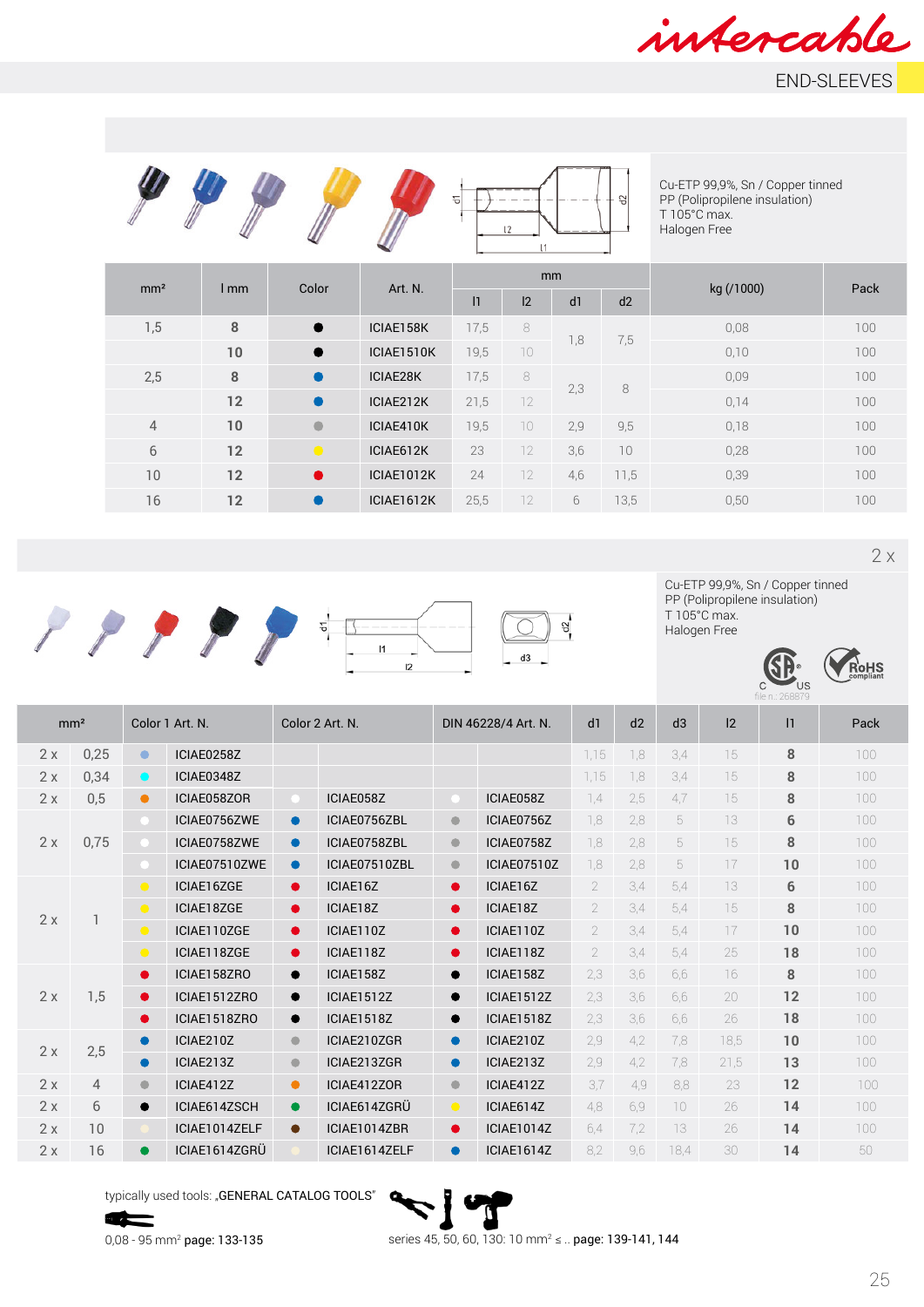intercable

END-SLEEVES

|                 | 눙               | $\beta_{\text{L}}$<br>$\vert$ 1 | Cu-ETP 99,9%, Sn / Copper tinned (DIN EN 13600)<br>DIN 46228 p. 1.<br>$(exc.:*)$ | $code T$ :<br>$\mathcal{C}$<br>file n.: 268879 | US         | <b>RoHS</b> |
|-----------------|-----------------|---------------------------------|----------------------------------------------------------------------------------|------------------------------------------------|------------|-------------|
| mm <sup>2</sup> | Art. N.         |                                 | mm                                                                               |                                                | kg (/1000) | Pack        |
|                 |                 | 1                               | d1                                                                               | d2                                             |            |             |
| 0,14            | <b>ICAE0147</b> | $\boldsymbol{7}$                | 0,65                                                                             |                                                | 0,03       | 500         |
| 0,25            | ICAE0255*       | $\,$ 5 $\,$                     | 0,75                                                                             |                                                | 0,03       | 500         |
|                 | ICAE0257*       | $\boldsymbol{7}$                |                                                                                  |                                                | 0,04       | 500         |
| 0,34            | ICAE0345*       | $\,$ 5 $\,$                     | 0,85                                                                             |                                                | 0,03       | 500         |
|                 | ICAE0347*       | $\boldsymbol{7}$                |                                                                                  |                                                | 0,04       | 500         |
|                 | ICAE056         | $\,$ 6 $\,$                     |                                                                                  |                                                | 0,04       | 500         |
| 0,5             | ICAE058*        | $\bf8$                          | 1,1                                                                              | 2,1                                            | 0,05       | 500         |
|                 | ICAE0510        | $10\,$                          |                                                                                  |                                                | 0,06       | 500         |
|                 | <b>ICAE0756</b> | $\,$ 6 $\,$                     |                                                                                  |                                                | 0,04       | 500         |
| 0,75            | <b>ICAE0758</b> | $\bf8$                          | 1,3                                                                              | 2,3                                            | 0,05       | 500         |
|                 | ICAE07510       | $10\,$                          |                                                                                  |                                                | 0,07       | 500         |
|                 | ICAE16          | $\,$ 6 $\,$                     | 1,5                                                                              |                                                | 0,05       | 500         |
| $\mathbb{I}$    | ICAE18*         | $\bf 8$                         |                                                                                  | 2,5                                            | 0,06       | 500         |
|                 | <b>ICAE110</b>  | $10\,$                          |                                                                                  |                                                | 0,08       | 500         |
|                 | ICAE157         | $\boldsymbol{7}$                |                                                                                  |                                                | 0,07       | 500         |
| 1,5             | ICAE1510        | $10\,$                          |                                                                                  | 2,8                                            | 0,10       | 500         |
|                 | ICAE1512        | 12                              | 1,9                                                                              |                                                | 0,11       | 500         |
|                 | ICAE1515*       | $15\,$                          |                                                                                  |                                                | 0,15       | 500         |
|                 | ICAE27          | $\boldsymbol{7}$                |                                                                                  |                                                | 0,08       | 500         |
|                 | ICAE210         | $10$                            |                                                                                  |                                                | 0,10       | 500         |
| 2,5             | ICAE212         | 12                              | 2,3                                                                              | 3,4                                            | 0,14       | 500         |
|                 | ICAE215*        | $15\,$                          |                                                                                  |                                                | 0,18       | 500         |
|                 | ICAE218         | $18\,$                          |                                                                                  |                                                | 0,21       | 500         |
|                 | ICAE49          | $\boldsymbol{9}$                |                                                                                  |                                                | 0,17       | 100         |
| $\sqrt{4}$      | ICAE412         | 12                              | 2,9                                                                              | 4,0                                            | 0,22       | 100         |
|                 | ICAE418         | $18\,$                          |                                                                                  |                                                | 0,34       | 100         |
|                 | ICAE610         | $10$                            |                                                                                  |                                                | 0,23       | 100         |
| 6               | ICAE612         | 12                              | 3,5                                                                              | 4,7                                            | 0,28       | 100         |
|                 | ICAE618         | $18\,$                          |                                                                                  |                                                | 0,41       | $100\,$     |

typically used tools: "GENERAL CATALOG TOOLS"

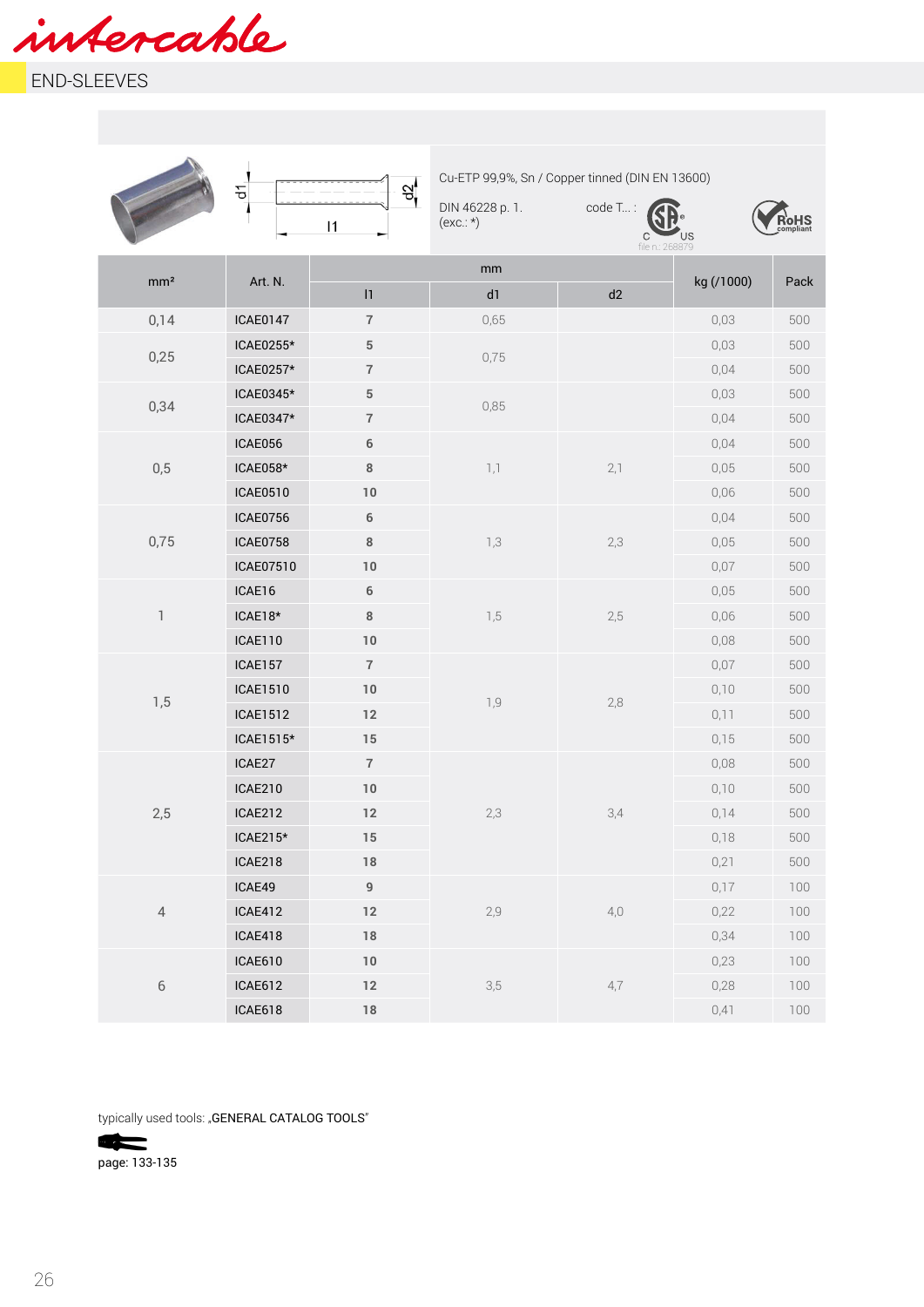

|                 | 늉               | $\beta^{\prime}_{\text{I}}$<br> 1 | Cu-ETP 99,9%, Sn / Copper tinned (DIN EN 13600)<br>DIN 46228 p. 1.<br>$(exc.:^*)$ | code T: | US<br>file n.: 268879 | $\operatorname*{Roh}^{\iota}_{\mathop{\mathrm{complian}}\nolimits}$ |
|-----------------|-----------------|-----------------------------------|-----------------------------------------------------------------------------------|---------|-----------------------|---------------------------------------------------------------------|
| mm <sup>2</sup> | Art. N.         |                                   | mm                                                                                |         | kg (/1000)            | Pack                                                                |
|                 |                 | $\left  \right. \right $          | ${\sf d}1$                                                                        | d2      |                       |                                                                     |
|                 | ICAE1010*       | 10                                |                                                                                   |         | 0,30                  | 100                                                                 |
| $10$            | ICAE1012        | 12                                | 4,6                                                                               | 5,8     | 0,39                  | $100\,$                                                             |
|                 | ICAE1015        | $15\,$                            |                                                                                   |         | 0,45                  | 100                                                                 |
|                 | ICAE1018        | 18                                |                                                                                   |         | 0,58                  | 100                                                                 |
|                 | ICAE1612        | $12\,$                            |                                                                                   |         | 0,50                  | 100                                                                 |
| 16              | ICAE1615        | $15\,$                            | 6                                                                                 | 7,5     | 0,56                  | 100                                                                 |
|                 | ICAE1618        | $18\,$                            |                                                                                   |         | 0,74                  | 100                                                                 |
|                 | <b>ICAE1625</b> | $25\,$                            |                                                                                   |         | 1,00                  | 100                                                                 |
|                 | ICAE2512*       | $12\,$                            |                                                                                   |         | 0,61                  | $50\,$                                                              |
| 25              | <b>ICAE2515</b> | $15\,$                            | 7,5                                                                               | 9,5     | 0,93                  | 50                                                                  |
|                 | <b>ICAE2518</b> | $18\,$                            |                                                                                   |         | 0,93                  | 50                                                                  |
|                 | <b>ICAE2525</b> | 25                                |                                                                                   |         | 1,26                  | 50                                                                  |
| 35              | <b>ICAE3518</b> | $18\,$                            | 8,5                                                                               | 11,0    | 1,04                  | 50                                                                  |
|                 | <b>ICAE3525</b> | 25                                |                                                                                   |         | 1,38                  | 50                                                                  |
|                 | <b>ICAE5018</b> | 18                                |                                                                                   |         | 1,94                  | 50                                                                  |
| 50              | ICAE5022*       | 22                                | 10,5                                                                              |         | 2,31                  | $50\,$                                                              |
|                 | <b>ICAE5025</b> | 25                                |                                                                                   |         | 2,59                  | 50                                                                  |
|                 | <b>ICAE5032</b> | 32                                |                                                                                   |         | 3,02                  | 50                                                                  |
| 70              | ICAE7025*       | 25                                |                                                                                   |         | 3,68                  | $25\,$                                                              |
|                 | ICAE7032*       | 32                                | 12,7                                                                              |         | 4,85                  | 25                                                                  |
|                 | ICAE9525*       | 25                                |                                                                                   |         | 4,24                  | 25                                                                  |
| 95              | ICAE9532*       | 32                                | 14,7                                                                              |         | 5,30                  | $25\,$                                                              |
|                 | ICAE12032*      | $32\,$                            |                                                                                   |         | 7,87                  | $10$                                                                |
| 120             | ICAE12040*      | $40\,$                            | 16,7                                                                              |         | 10,11                 | $10$                                                                |
|                 | ICAE15032*      | 32                                |                                                                                   |         | 8,89                  | $10$                                                                |
| 150             | ICAE15040*      | 40                                | 18,7                                                                              |         | 10,70                 | $10$                                                                |
| 185             | ICAE18540*      | 40                                | 20,2                                                                              |         | 14,37                 | $10$                                                                |
|                 | ICAE24034*      | 34                                |                                                                                   |         | 13,04                 | $10$                                                                |
| 240             | ICAE24040*      | $40\,$                            | 23,1                                                                              |         | 15,34                 | $10$                                                                |

typically used tools: "GENERAL CATALOG TOOLS"

 $\leftarrow$ 



0,08 - 95 mm<sup>2</sup> page: 133-135 series 45, 50, 60, 130: 10 mm<sup>2</sup> ≤ .. page: 139-141, 144